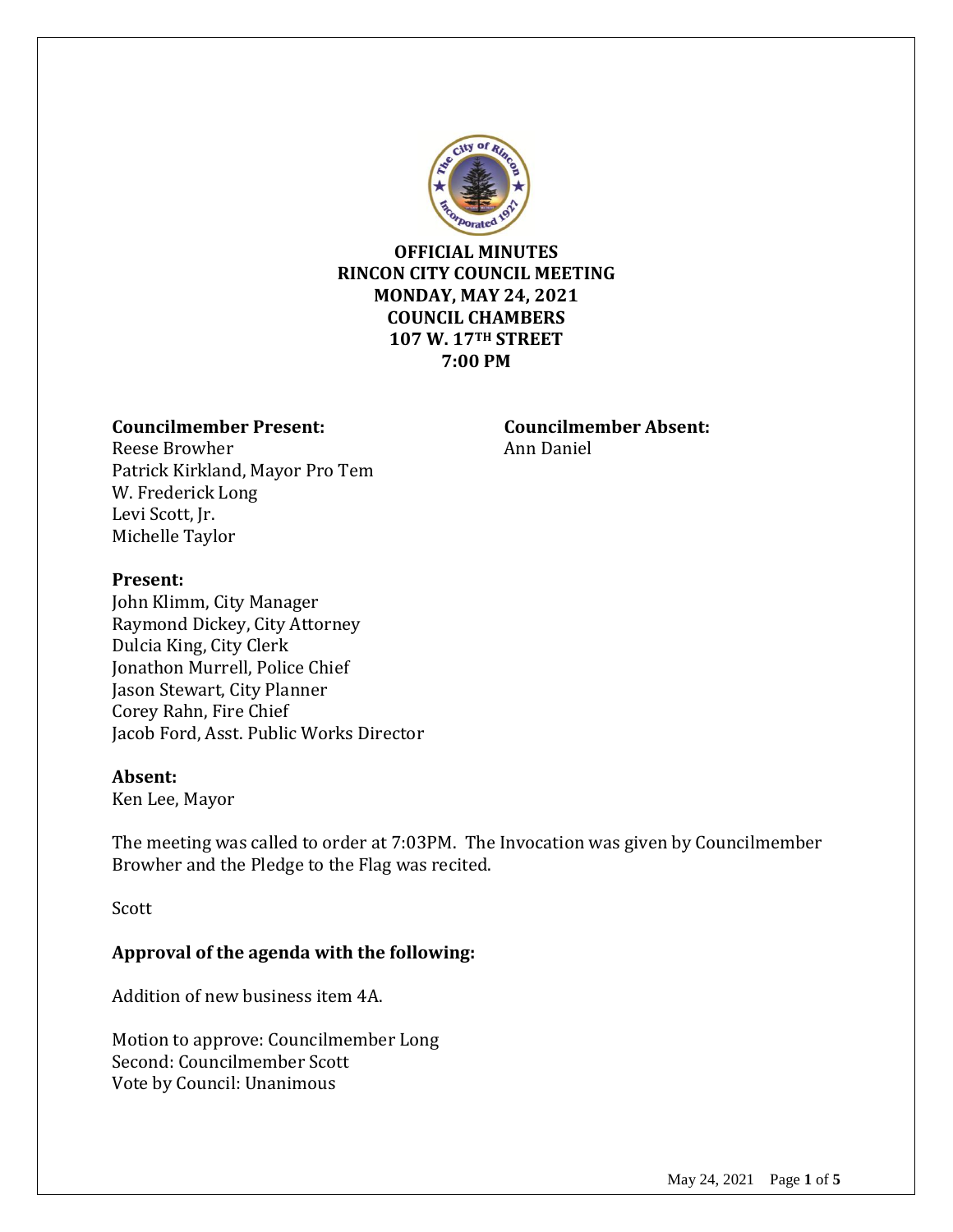## **Approval of the May 10, 2021 minutes:**

Motion to approve: Councilmember Browher Second: Councilmember Long Vote by Council: 4 yes votes, Councilmember Scott abstained

#### **Old Business:**

# **1. Request for Council to issue a 10 day notice according to the ordinance for nuisance on property located at 719 C West Seventh Street and to pay all assessed fees. (Tabled at the March 22, 2021 meeting)**

Jason Stewart said this was tabled so Mr. Mattos could work out something with Mr. Johnson, since that time Council has approved a new ordinance and staff feels that we need to wait.

Remove from the table: Councilmember Scott Second: Councilmember Browher Vote by Council: Unanimous

Attorney Dickey said if you take no action that poses an issue with the time frames. He thought this issue was for the cleanup and not the number of trucks. Putting it back on the table with a definite date for him to reappear it what Council would need to do. Councilmember Long asked has Mr. Mattos worked anything out. Mr. Stewart said no. Councilmember Long asked has he had a conversation with Mr. Johnson. Mr. Stewart said he believes he has had a conversation with Mr. Johnson, but has not had a chance to go back out there. Mr. Stewart said Mr. Mattos thought it would be cleaner if everything was handled together.

Motion to table until August 23: Councilmember Long Second: Councilmember Scott Vote by Council: Unanimous

#### **New Business:**

**1. Vote on second reading for a proposed amendment to the City of Rincon Ordinances to add a new zoning district designation, Corridor Overlay (C.O.) District, to Section 90-182 of the Rincon City Code for the purpose of applying additional buffer standards to key corridors within the City limits. Specifically, this proposed corridor overlay district would apply to the Fort Howard Corridor from Route 21 along Fort Howard Road to the City limits with an area designated to be 500 feet from each side of Fort Howard Road.** 

Motion to approve: Councilmember Long Second: Councilmember Scott Vote by Council: Unanimous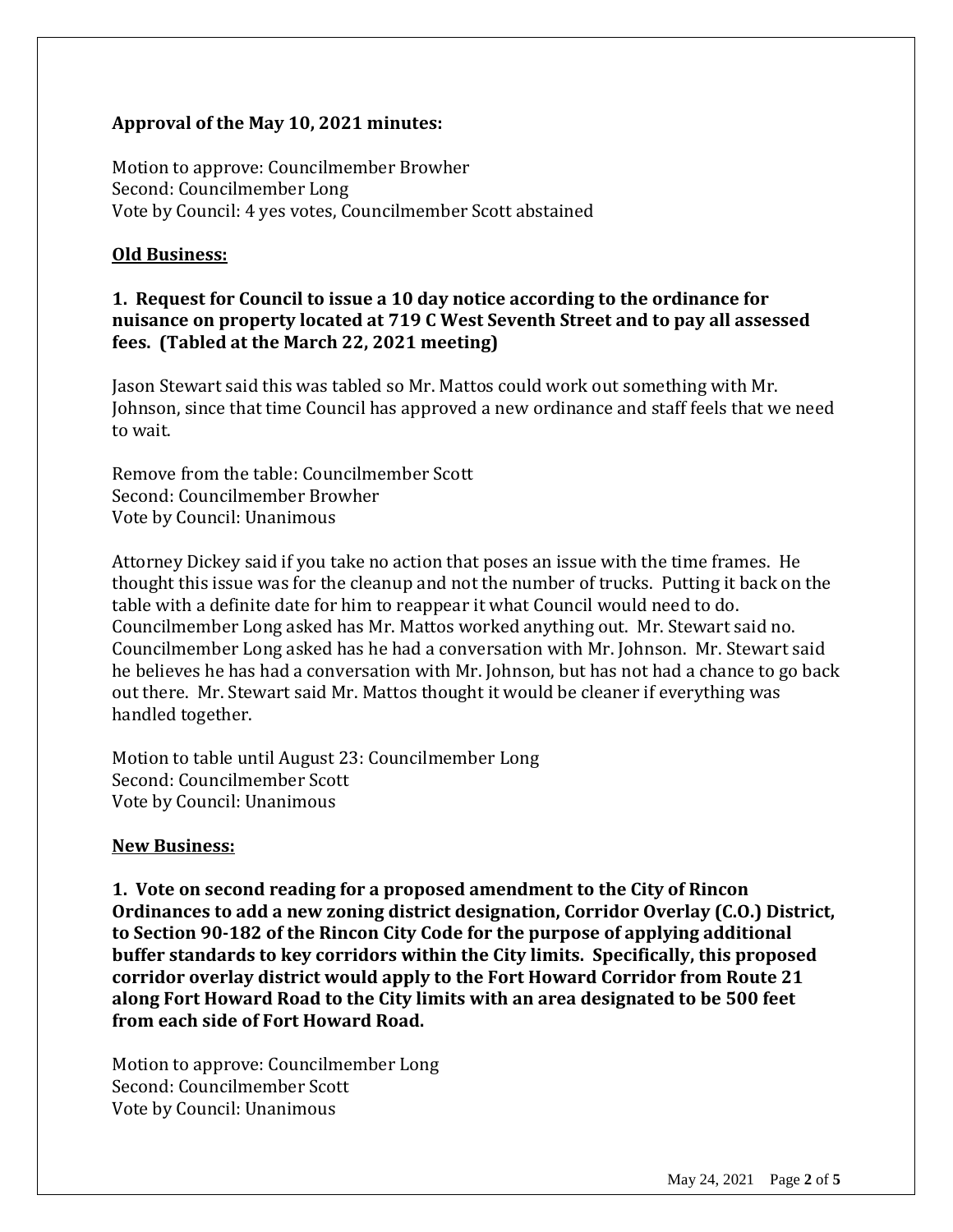# **2. Southern Civil, LLC request approval of Pay Request #2 in the amount of \$62,141.25 for the Omnitrax Utility Extension – Pump Station Rehab. Line Item #510.9501.541490**

Ben Lockhart with EMC was present. Mr. Lockhart said all of the work has been completed. The only thing left is a small change order that needs to be done to add controls for the new pump station.

Motion to approve: Councilmember Scott Second: Councilmember Browher Vote by Council: Unanimous

## **3. Request approval to purchase chemicals for the WWTP from CedarChem, LLC in the amount of \$16,425.00. LI #506.4335.531123**

Tommy Kee said this is the same aluminum chloride mix that we have been using is for phosphorus treatment. Councilmember Long asked how long this last will, Mr. Kee said nine months.

Motion to approve: Councilmember Scott Second: Councilmember Taylor Vote by Council: Unanimous

## **4. Request approval of a second reading of an Ordinance to amend the City of Rincon Retirement Plan.**

Mr. Klimm, said we went through this in detail at the last meeting but because it is an ordinance that is why it is appearing before Council again.

Motion to approve: Councilmember Browher Second: Councilmember Scott Vote by Council: Unanimous

# **4A Request approval to pay Savannah River Utilities \$9,640.00 for emergency repair work on Lexington Avenue. LI #506.4325.541401**

Mr. Klimm said this is the first time in three years that Mr. Bowles was not at a meeting. This is an emergency request to replacement of a sewer pipe on Lexington. Jacob Ford, was present. A motion was made to approve. Both motions were amended to include that this was an emergency purchase.

Motion to approve: Councilmember Long Second: Councilmember Scott Vote by Council: Unanimous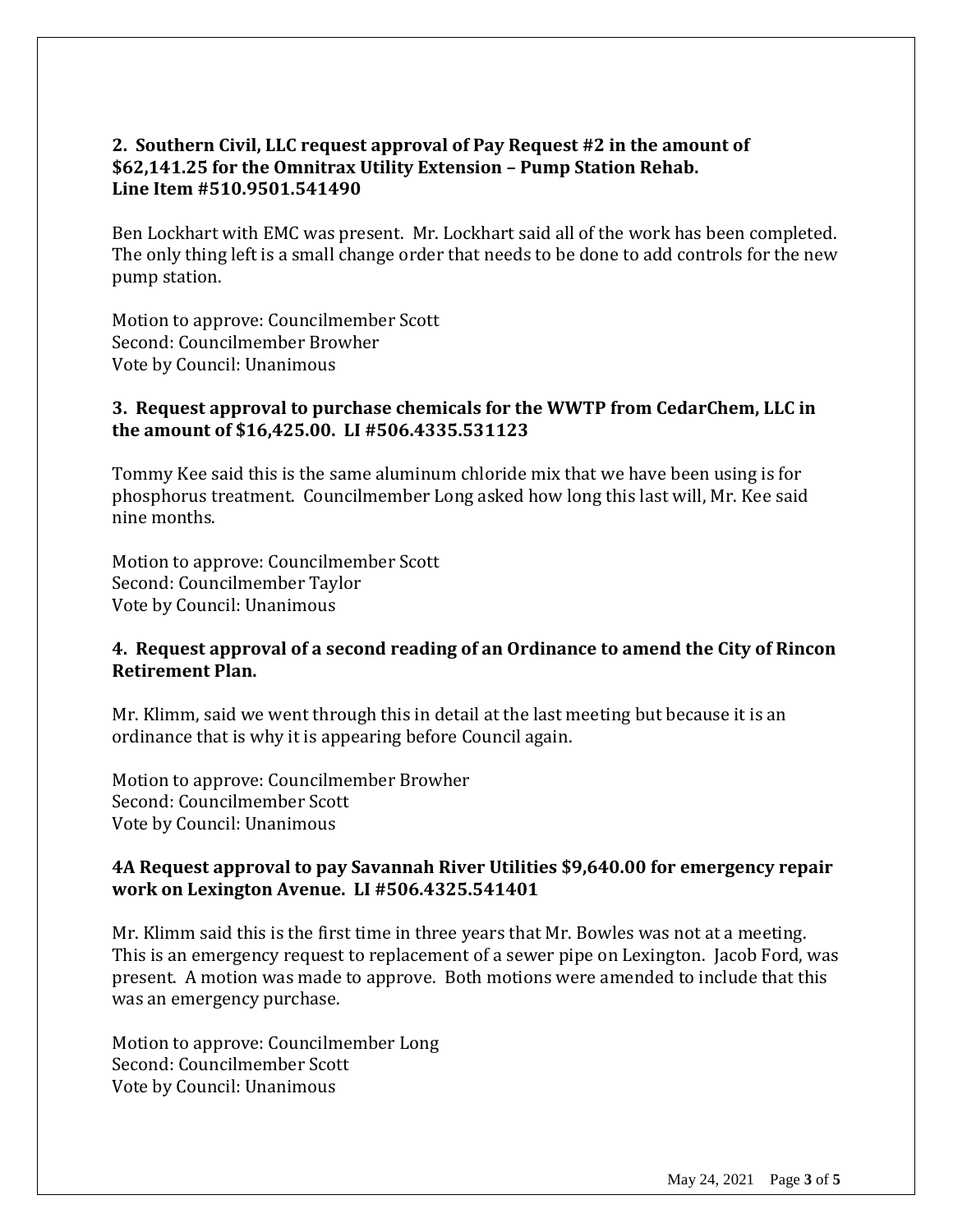## **5. Administrative Reports:**

**City Manager** – Mr. Klimm said there was a meeting that Councilmember Long and Mayor Lee attended at the County dealing with the referendum for SPLOST; we have had department head meetings that will continue because they are projecting 7 or 8 million dollars for Rincon; very soon he will be requesting a workshop in the month of June; Mr. Klimm said he will be sitting down with department heads to discuss alternate funding. Councilmember Long said the County laid out quite a bit; our census has not come out yet so we don't know how to split this money up; he brought it to the County's attention that they did not have any money for the library system and thinks there needs to be money for that. Our senior citizens use the library as a source to fill out paper work and get help to do that. Mr. Klimm said many assume that because it is in the City of Rincon that it is a City financial responsibility but it is the County's responsibility. Mr. Klimm wanted to make Council aware that two employees, Dulcia King and Cristina Lawson, have recently graduated as Certified Public Managers.

**Chief of Police** – Chief Murrell mentioned to Council that Gerard Butler came to the Police Department. Councilmember Kirkland asked were police officers working on the set of the movie on duty or off duty, he said they were off duty. He asked did we have a permit for movies; no we only have the special events permit. He asked staff to consider having a permit for movies like some other cities.

**Building/Zoning Dept.** – Mr. Stewart said the City Development Block Grant for sewer improvements should be submitted next week we are on track to meet the deadline.

# **6. Executive session to discuss personnel, pending litigation, attorney client privilege, and real estate.**

Motion: Councilmember Scott Second: Councilmember Browher Vote by Council: Unanimous

Motion to return to meeting: Councilmember Long Second: Councilmember Taylor Vote by Council: Unanimous

## **7. Follow the statutes of executive session, to put on file an executive session affidavit and resolution.**

Motion to approve: Councilmember Browher Second: Councilmember Scott Vote by Council: Unanimous

# **8. Take any action that is needed on the items from executive session.**

No action taken.